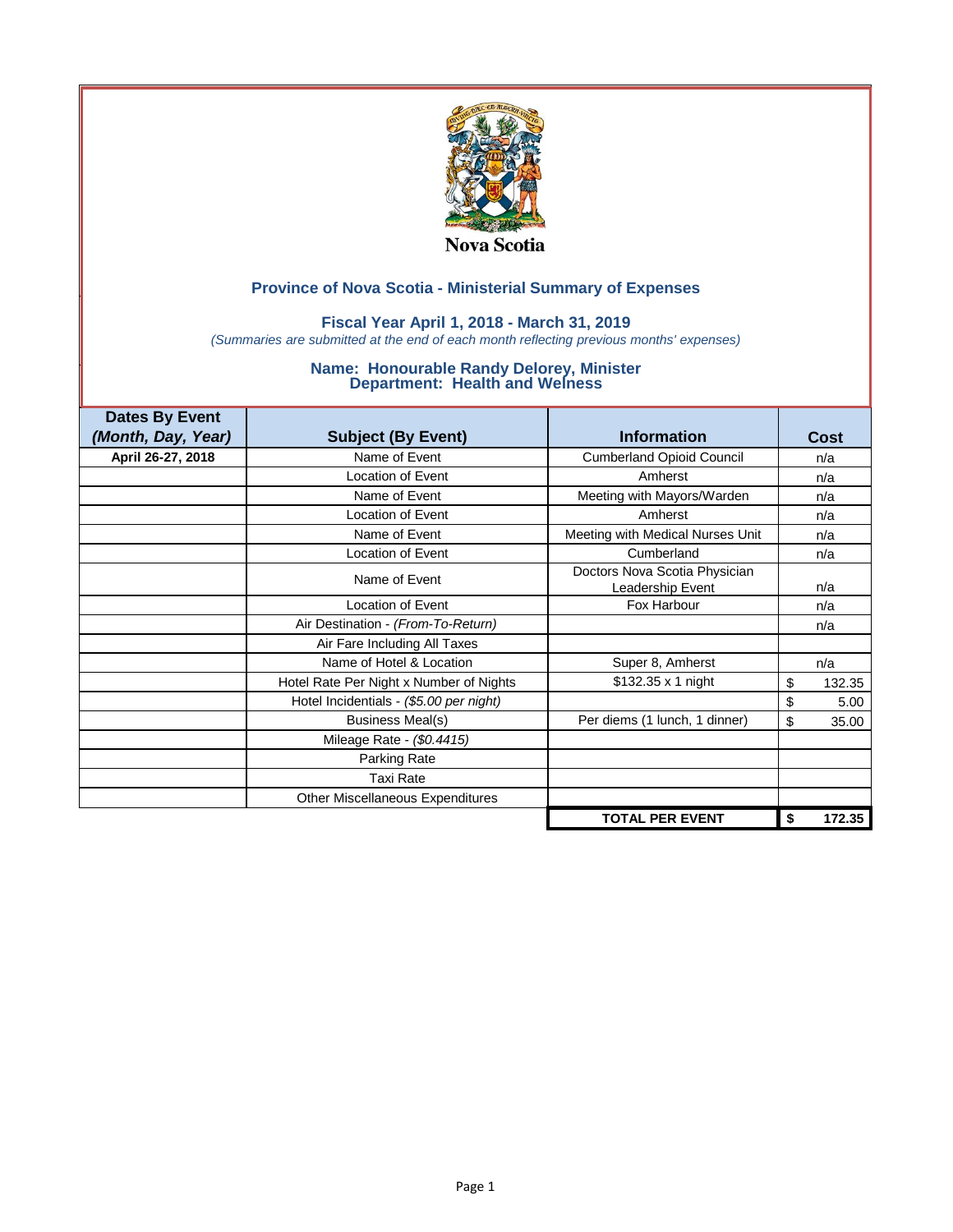

## **Fiscal Year April 1, 2018 - March 31, 2019**

*(Summaries are submitted at the end of each month reflecting previous months' expenses)*

| <b>Dates By Event</b><br>(Month, Day, Year) | <b>Subject (By Event)</b>               | <b>Information</b>                  | <b>Cost</b> |
|---------------------------------------------|-----------------------------------------|-------------------------------------|-------------|
| May 12, 2018                                | Name of Event                           | Dr. Kingston Memorial Seniors Event | n/a         |
|                                             | Location of Event                       | Louisdale                           | n/a         |
|                                             | Air Destination - (From-To-Return)      |                                     | n/a         |
|                                             | Air Fare Including All Taxes            |                                     |             |
|                                             | Name of Hotel & Location                |                                     | n/a         |
|                                             | Hotel Rate Per Night x Number of Nights |                                     |             |
|                                             | Hotel Incidentials - (\$5.00 per night) |                                     |             |
|                                             | <b>Business Meal(s)</b>                 |                                     |             |
|                                             | Mileage Rate - (\$0.4415)               | <b>114 kms</b>                      | 50.33<br>S  |
|                                             | Parking Rate                            |                                     |             |
|                                             | <b>Taxi Rate</b>                        |                                     |             |
|                                             | Other Miscellaneous Expenditures        |                                     |             |
|                                             |                                         | <b>TOTAL PER EVENT</b>              | 50.33<br>\$ |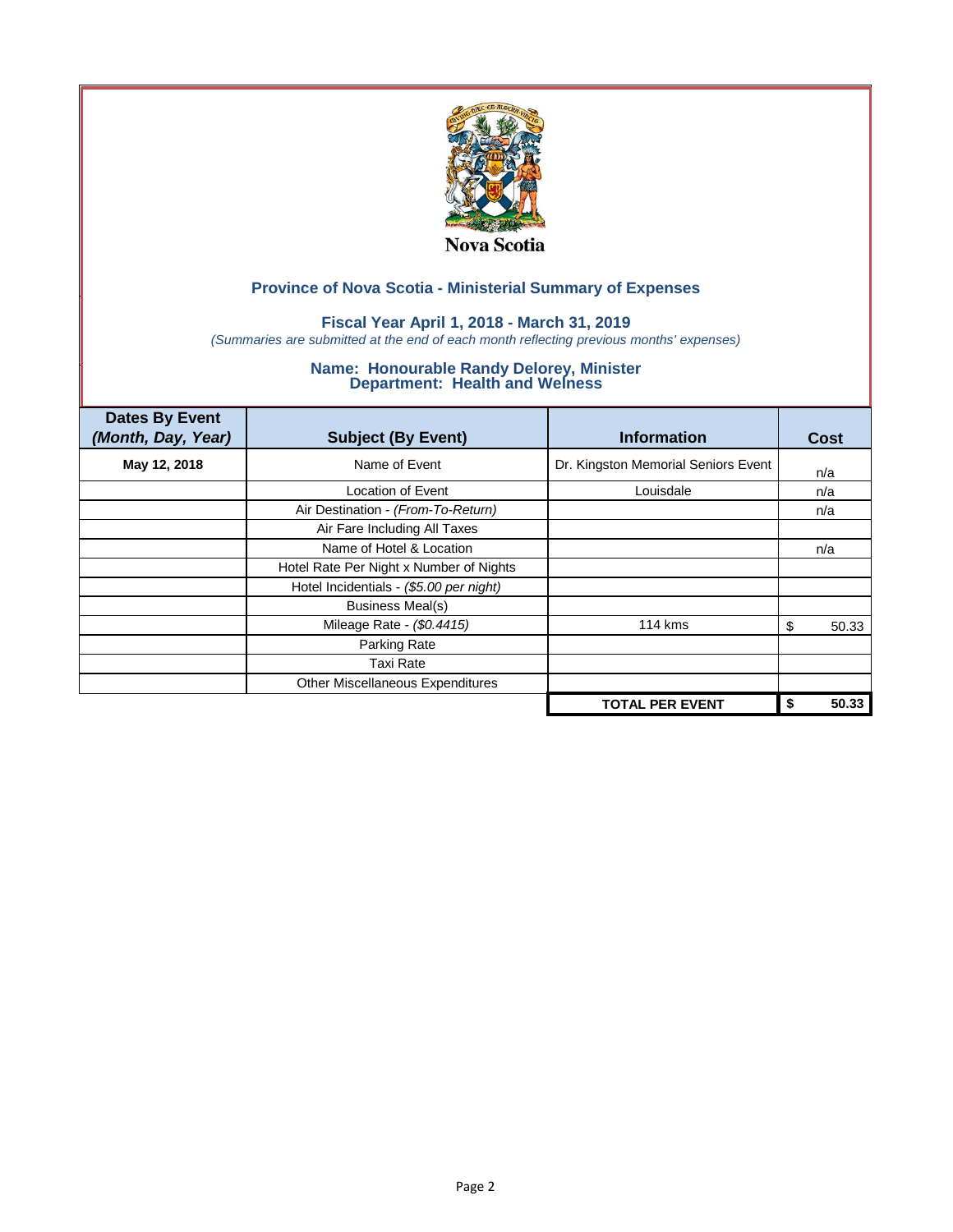

## **Fiscal Year April 1, 2018 - March 31, 2019**

*(Summaries are submitted at the end of each month reflecting previous months' expenses)*

| <b>Dates By Event</b> |                                         |                                                                 |                |
|-----------------------|-----------------------------------------|-----------------------------------------------------------------|----------------|
| (Month, Day, Year)    | <b>Subject (By Event)</b>               | <b>Information</b>                                              | <b>Cost</b>    |
| June 4-6, 2018        | Name of Event                           | Biotechnology Innovation                                        |                |
|                       |                                         | <b>Organization Conference</b>                                  | n/a            |
|                       | <b>Location of Event</b>                | Boston, MA                                                      | n/a            |
|                       | Air Destination - (From-To-Return)      | Halifax-Boston-Halifax                                          | n/a            |
|                       | Air Fare Including All Taxes            |                                                                 | \$<br>472.13   |
|                       | Name of Hotel & Location                | Sheraton Boston Hotel, Boston                                   | n/a            |
|                       | Hotel Rate Per Night x Number of Nights | \$468.80 x 2 nights                                             | \$<br>937.60   |
|                       | Hotel Incidentials - (\$5.00 per night) | 2 nights                                                        | \$<br>10.00    |
|                       | <b>Business Meal(s)</b>                 | International per diems<br>(1 breakfasts, 1 lunches, 1 dinners) | \$<br>112.22   |
|                       | Mileage Rate - (\$0.4415)               | 70 kms                                                          | \$<br>30.02    |
|                       | Parking Rate                            | Halifax airport parking                                         | \$<br>57.00    |
|                       | <b>Taxi Rate</b>                        | Airport-Hotel-Airport                                           | \$<br>86.85    |
|                       | <b>Taxi Rate</b>                        | Sheraton-Hilton                                                 | \$<br>16.85    |
|                       | <b>Taxi Rate</b>                        | Downtown Boston                                                 | \$<br>33.07    |
|                       | <b>Other Miscellaneous Expenditures</b> | <b>Conference Registration Fee</b>                              | \$<br>1,983.32 |
|                       |                                         |                                                                 |                |
|                       |                                         | <b>TOTAL PER EVENT</b>                                          | \$<br>3,739.06 |
| <b>Dates By Event</b> |                                         |                                                                 |                |
| (Month, Day, Year)    | <b>Subject (By Event)</b>               | <b>Information</b>                                              | <b>Cost</b>    |
| June 9, 2018          | Name of Event                           | Doctors Nova Scotia Annual General<br>Meeting                   | n/a            |
|                       | Location of Event                       | Membertou                                                       | n/a            |
|                       | Air Destination - (From-To-Return)      |                                                                 | n/a            |
|                       | Air Fare Including All Taxes            |                                                                 |                |
|                       | Name of Hotel & Location                |                                                                 | n/a            |
|                       | Hotel Rate Per Night x Number of Nights |                                                                 |                |
|                       | Hotel Incidentials - (\$5.00 per night) |                                                                 |                |
|                       | <b>Business Meal(s)</b>                 |                                                                 |                |
|                       | Mileage Rate - (\$0.4415)               | 320 kms                                                         | \$<br>141.28   |
|                       | Parking Rate                            |                                                                 |                |
|                       | <b>Taxi Rate</b>                        |                                                                 |                |
|                       | <b>Other Miscellaneous Expenditures</b> |                                                                 |                |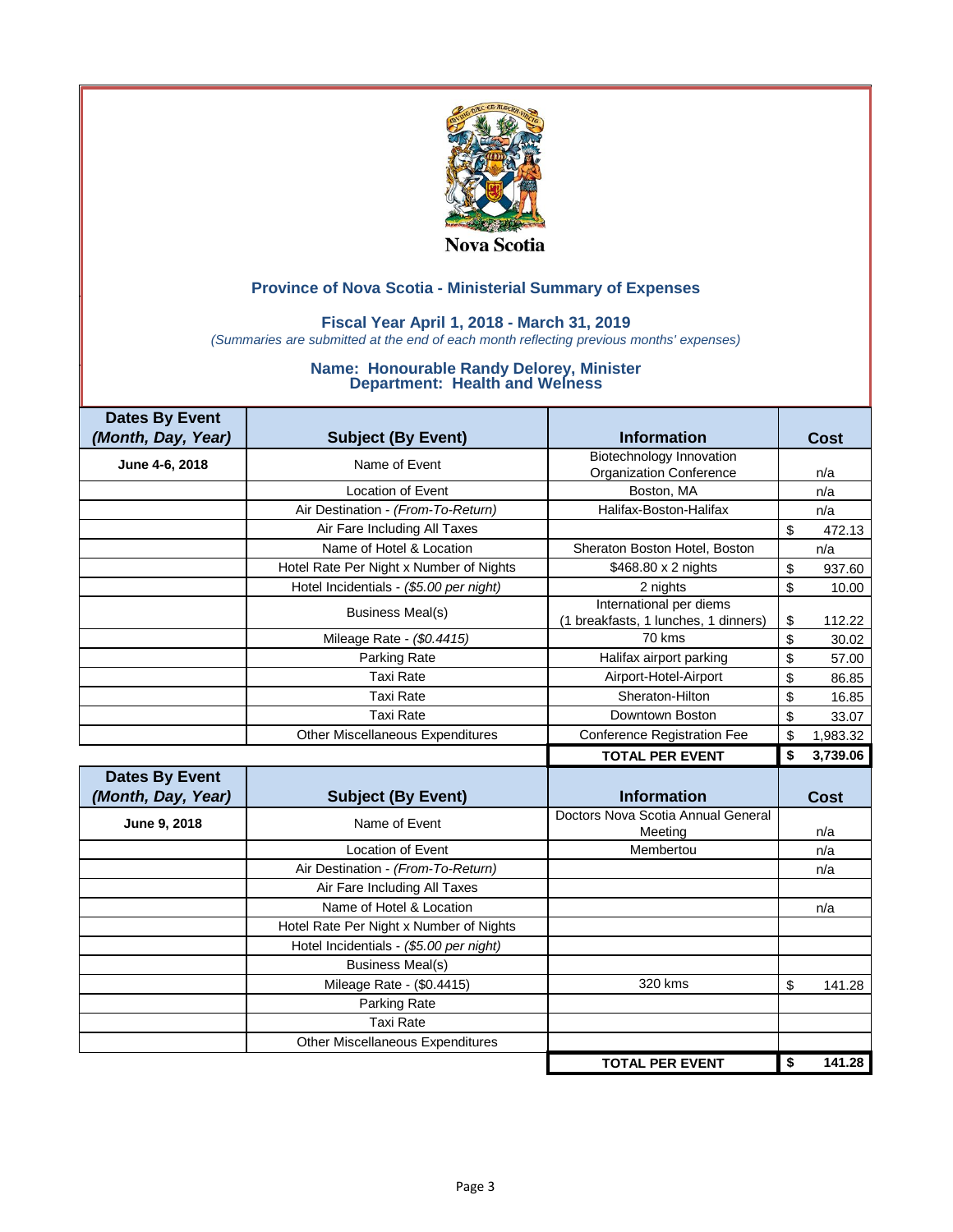

## **Fiscal Year April 1, 2018 - March 31, 2019**

*(Summaries are submitted at the end of each month reflecting previous months' expenses)*

| <b>Dates By Event</b> |                                         |                                               |              |
|-----------------------|-----------------------------------------|-----------------------------------------------|--------------|
| (Month, Day, Year)    | <b>Subject (By Event)</b>               | <b>Information</b>                            | Cost         |
| June 25-26, 2018      | Name of Event                           | Cape Breton Redevelopment                     | n/a          |
|                       | Location of Event                       | Sydney                                        | n/a          |
|                       | Air Destination - (From-To-Return)      |                                               | n/a          |
|                       | Air Fare Including All Taxes            |                                               |              |
|                       | Name of Hotel & Location                | Hampton Inn, Sydney                           | n/a          |
|                       | Hotel Rate Per Night x Number of Nights | \$146.63 x 1 night                            | \$<br>146.63 |
|                       | Hotel Incidentials - (\$5.00 per night) | 1 night                                       | \$<br>5.00   |
|                       | <b>Business Meal(s)</b>                 | 1 lunch per diem                              | \$<br>15.00  |
|                       | Mileage Rate - (\$0.4415)               | 320 kms                                       | \$<br>141.28 |
|                       | Parking Rate                            |                                               |              |
|                       | <b>Taxi Rate</b>                        |                                               |              |
|                       | <b>Other Miscellaneous Expenditures</b> |                                               |              |
|                       |                                         | <b>TOTAL PER EVENT</b>                        | \$<br>307.91 |
|                       |                                         |                                               |              |
| <b>Dates By Event</b> |                                         |                                               |              |
| (Month, Day, Year)    | <b>Subject (By Event)</b>               | <b>Information</b>                            | <b>Cost</b>  |
| June 27-29, 2018      | Name of Event                           | Federal/Provincial/Territorial Meetings       | n/a          |
|                       | Location of Event                       | Winnipeg, MB                                  | n/a          |
|                       | Air Destination - (From-To-Return)      | Halifax-Winnipeg-Halifax                      | n/a          |
|                       | Air Fare Including All Taxes            |                                               | \$<br>749.73 |
|                       | Name of Hotel & Location                | Fort Garry Hotel, Winnipeg                    | n/a          |
|                       | Hotel Rate Per Night x Number of Nights | \$189.85 x 2 nights                           | \$<br>379.70 |
|                       | Hotel Incidentials - (\$5.00 per night) | 2 nights                                      | \$<br>10.00  |
|                       | <b>Business Meal(s)</b>                 | Per diems<br>(1 breakfast, 1 lunch, 1 dinner) | \$<br>43.00  |
|                       | Mileage Rate - (\$0.4415)               | 68 kms                                        | \$<br>30.92  |
|                       | Parking Rate                            | Airport parking                               | \$<br>57.00  |
|                       |                                         |                                               |              |
|                       |                                         |                                               |              |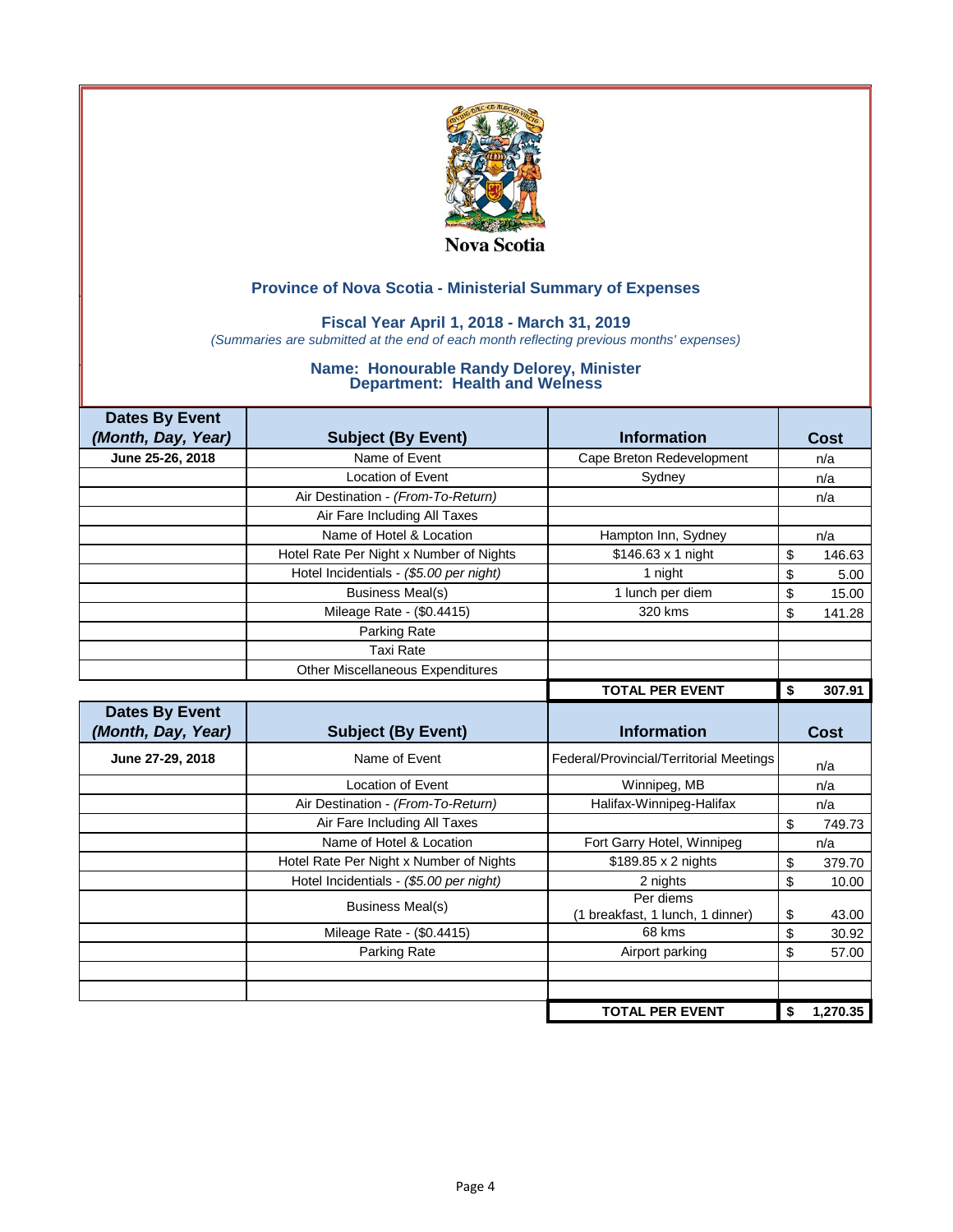

## **Fiscal Year April 1, 2018 - March 31, 2019**

*(Summaries are submitted at the end of each month reflecting previous months' expenses)*

| <b>Dates By Event</b><br>(Month, Day, Year) | <b>Subject (By Event)</b>               | <b>Information</b>     | <b>Cost</b> |
|---------------------------------------------|-----------------------------------------|------------------------|-------------|
| <b>July 2018 (NIL)</b>                      | Name of Event                           |                        | n/a         |
|                                             | Location of Event                       |                        | n/a         |
|                                             | Air Destination - (From-To-Return)      |                        | n/a         |
|                                             | Air Fare Including All Taxes            |                        |             |
|                                             | Name of Hotel & Location                |                        | n/a         |
|                                             | Hotel Rate Per Night x Number of Nights |                        |             |
|                                             | Hotel Incidentials - (\$5.00 per night) |                        |             |
|                                             | <b>Business Meal(s)</b>                 |                        |             |
|                                             | Mileage Rate - (\$0.4415)               |                        |             |
|                                             | Parking Rate                            |                        |             |
|                                             | <b>Taxi Rate</b>                        |                        |             |
|                                             | Other Miscellaneous Expenditures        |                        |             |
|                                             |                                         | <b>TOTAL PER EVENT</b> | \$          |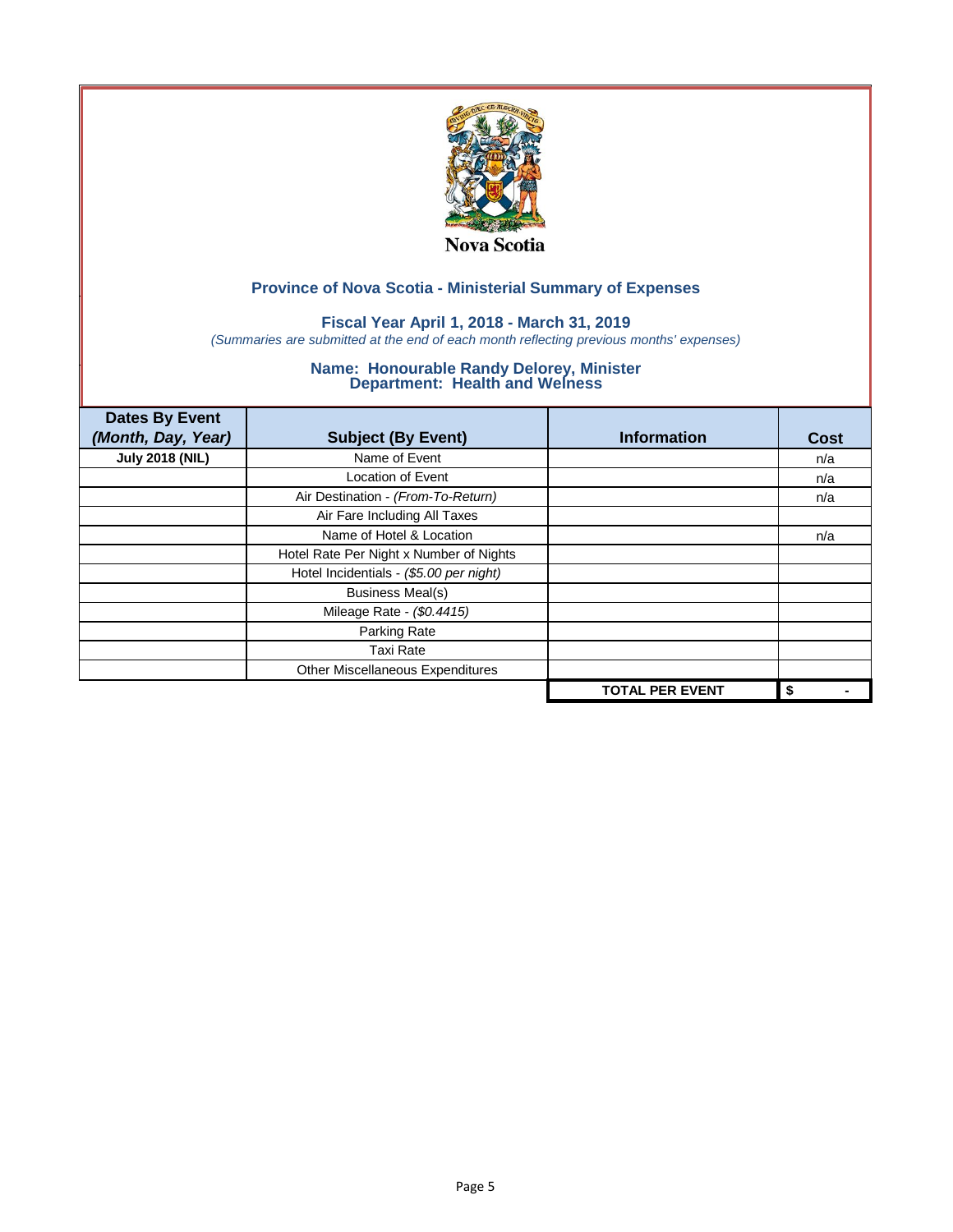

### **Fiscal Year April 1, 2018 - March 31, 2019**

*(Summaries are submitted at the end of each month reflecting previous months' expenses)*

| <b>Dates By Event</b>  |                                         |                                    |              |
|------------------------|-----------------------------------------|------------------------------------|--------------|
| (Month, Day, Year)     | <b>Subject (By Event)</b>               | <b>Information</b>                 | Cost         |
| <b>August 10, 2018</b> | Name of Event                           | Health meetings in the Valley      | n/a          |
|                        | <b>Location of Event</b>                | Wolfville / Kentville / Aylesford  | n/a          |
|                        | Air Destination - (From-To-Return)      |                                    | n/a          |
|                        | Air Fare Including All Taxes            |                                    |              |
|                        | Name of Hotel & Location                |                                    | n/a          |
|                        | Hotel Rate Per Night x Number of Nights |                                    |              |
|                        | Hotel Incidentials - (\$5.00 per night) |                                    |              |
|                        | <b>Business Meal(s)</b>                 |                                    |              |
|                        | Mileage Rate - (\$0.4415)               | 248 kms                            | \$<br>109.49 |
|                        | Parking Rate                            |                                    |              |
|                        | <b>Taxi Rate</b>                        |                                    |              |
|                        | <b>Other Miscellaneous Expenditures</b> |                                    |              |
|                        |                                         | <b>TOTAL PER EVENT</b>             | \$<br>109.49 |
| <b>Dates By Event</b>  |                                         |                                    |              |
|                        |                                         |                                    |              |
| (Month, Day, Year)     | <b>Subject (By Event)</b>               | <b>Information</b>                 | Cost         |
| August 28-29, 2018     | Name of Event                           | Atlantic Health Minister's Meeting | n/a          |
|                        | Location of Event                       | St. John's, NL / Gander, NL        | n/a          |
|                        | Air Destination - (From-To-Return)      | Halifax-St. John's-Gander-Halifax  | n/a          |
|                        | Air Fare Including All Taxes            |                                    | \$<br>885.93 |
|                        | Name of Hotel & Location                | Sheraton Hotel, St. John's         | n/a          |
|                        | Hotel Rate Per Night x Number of Nights | \$223.33 x 1 night                 | \$<br>223.33 |
|                        | Name of Hotel & Location                | Quality Inn, Gander                | n/a          |
|                        | Hotel Rate Per Night x Number of Nights | \$146.05 x 1 night                 | \$<br>146.05 |
|                        | Hotel Incidentials - (\$5.00 per night) | 2 nights                           | \$<br>10.00  |
|                        | <b>Business Meal(s)</b>                 | Per diems (1 lunch, 1 dinner)      | \$<br>35.00  |
|                        | Mileage Rate - (\$0.4415)               | 70 kms                             | \$<br>30.91  |
|                        | Parking Rate                            | Halifax airport parking            | \$<br>48.00  |
|                        | <b>Taxi Rate</b>                        | Taxis to and from hotels           | \$<br>63.00  |
|                        | Other Miscellaneous Expenditures        |                                    |              |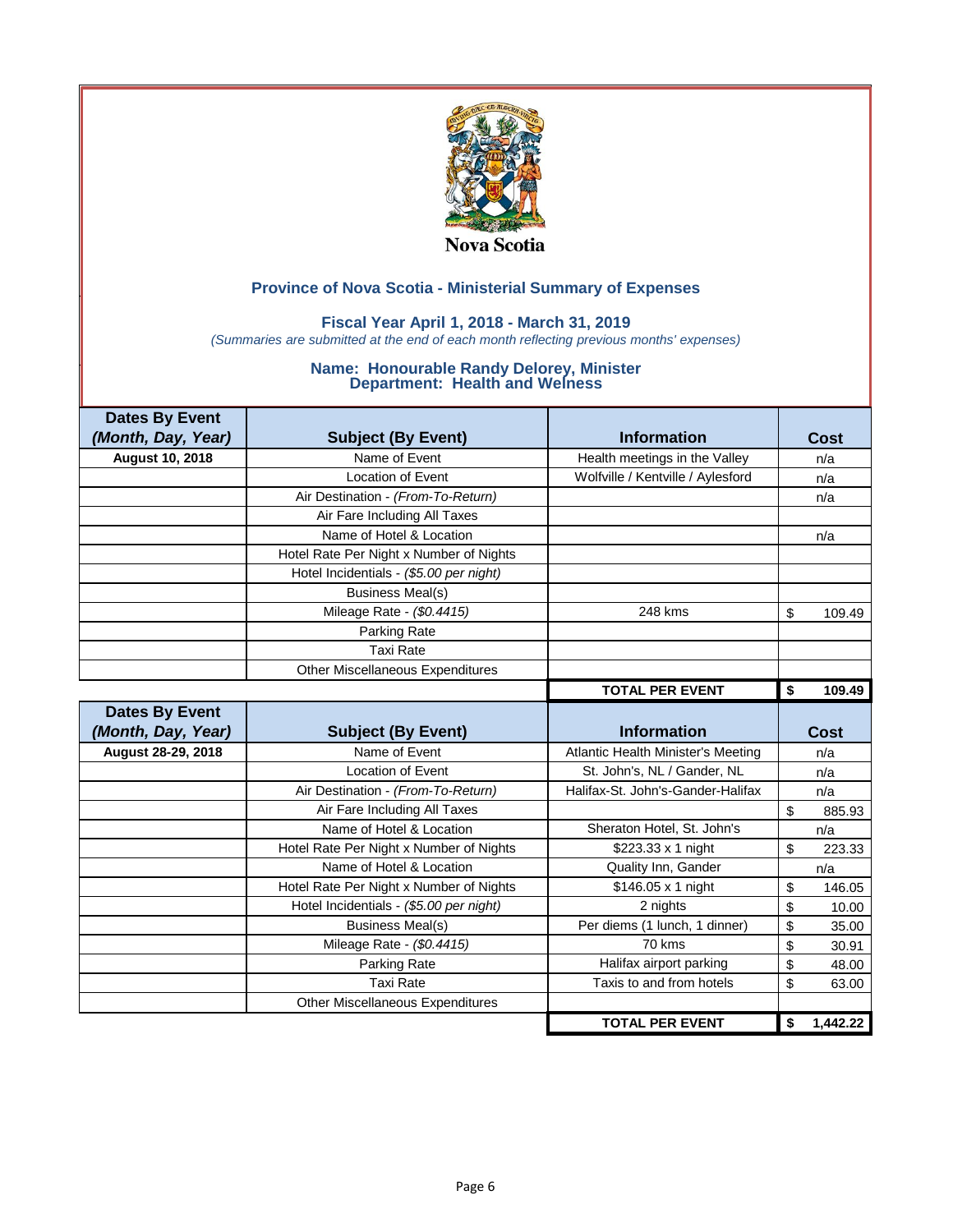

## **Fiscal Year April 1, 2018 - March 31, 2019**

*(Summaries are submitted at the end of each month reflecting previous months' expenses)*

| <b>Dates By Event</b><br>(Month, Day, Year) | <b>Subject (By Event)</b>               | <b>Information</b>          | Cost         |
|---------------------------------------------|-----------------------------------------|-----------------------------|--------------|
| <b>August 30, 2018</b>                      | Name of Event                           | Health meetings in Truro    | n/a          |
|                                             | <b>Location of Event</b>                | Truro                       | n/a          |
|                                             | Air Destination - (From-To-Return)      |                             | n/a          |
|                                             | Air Fare Including All Taxes            |                             |              |
|                                             | Name of Hotel & Location                | Hampton Inn & Suites, Truro | n/a          |
|                                             | Hotel Rate Per Night x Number of Nights | \$171.35 x 1 night          | 171.35<br>\$ |
|                                             | Hotel Incidentials - (\$5.00 per night) | 1 night                     | 5.00<br>\$   |
|                                             | <b>Business Meal(s)</b>                 |                             |              |
|                                             | Mileage Rate - (\$0.4415)               |                             |              |
|                                             | Parking Rate                            |                             |              |
|                                             | <b>Taxi Rate</b>                        |                             |              |
|                                             | Other Miscellaneous Expenditures        |                             |              |
|                                             |                                         | <b>TOTAL PER EVENT</b>      | 176.35       |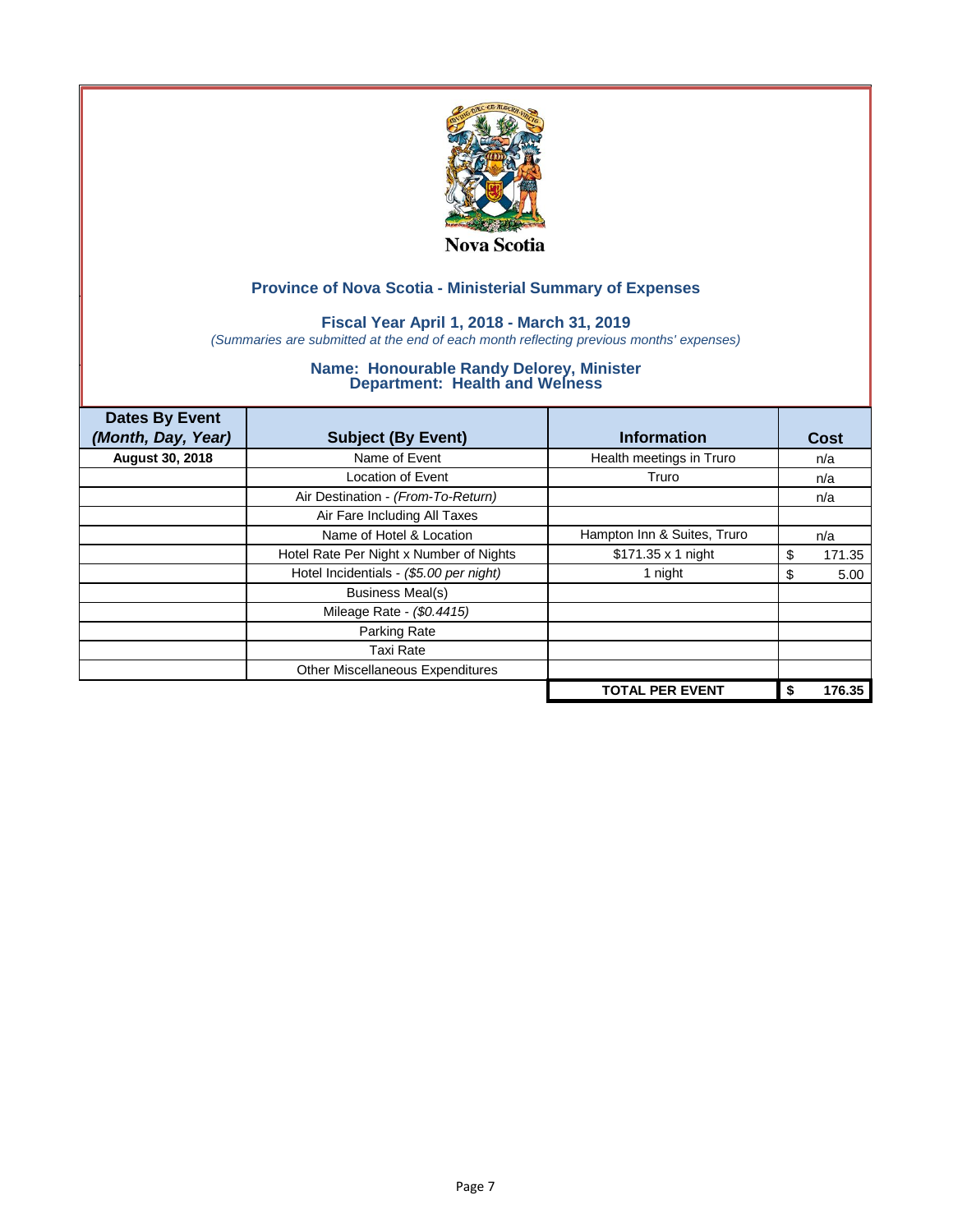

## **Fiscal Year April 1, 2018 - March 31, 2019**

*(Summaries are submitted at the end of each month reflecting previous months' expenses)*

| <b>Dates By Event</b><br>(Month, Day, Year) | <b>Subject (By Event)</b>               | <b>Information</b>     | <b>Cost</b> |
|---------------------------------------------|-----------------------------------------|------------------------|-------------|
| September 2018 (NIL)                        | Name of Event                           |                        | n/a         |
|                                             | <b>Location of Event</b>                |                        | n/a         |
|                                             | Air Destination - (From-To-Return)      |                        | n/a         |
|                                             | Air Fare Including All Taxes            |                        |             |
|                                             | Name of Hotel & Location                |                        | n/a         |
|                                             | Hotel Rate Per Night x Number of Nights |                        |             |
|                                             | Hotel Incidentials - (\$5.00 per night) |                        |             |
|                                             | <b>Business Meal(s)</b>                 |                        |             |
|                                             | Mileage Rate - (\$0.4415)               |                        |             |
|                                             | Parking Rate                            |                        |             |
|                                             | <b>Taxi Rate</b>                        |                        |             |
|                                             | Other Miscellaneous Expenditures        |                        |             |
|                                             |                                         | <b>TOTAL PER EVENT</b> | \$          |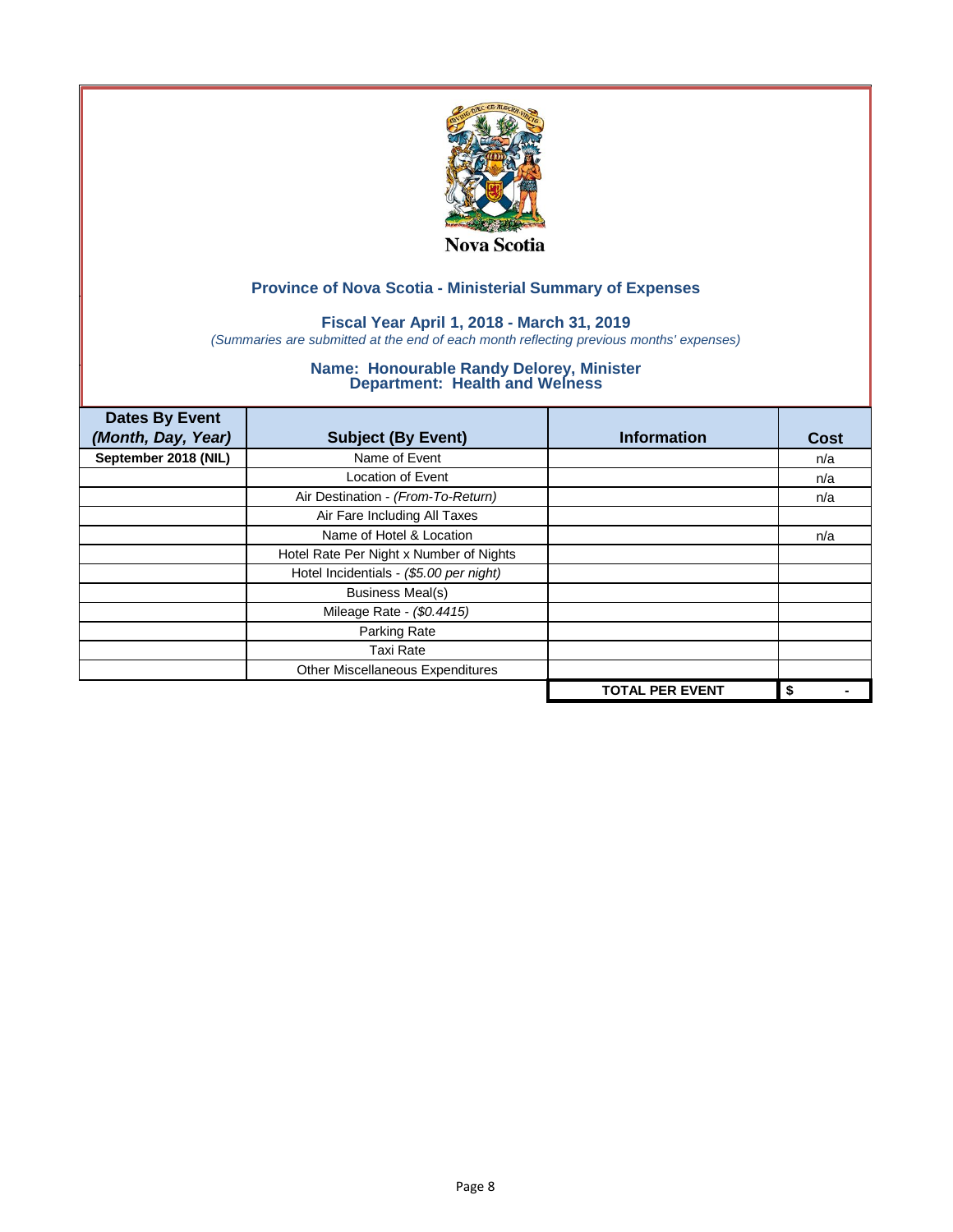

## **Fiscal Year April 1, 2018 - March 31, 2019**

*(Summaries are submitted at the end of each month reflecting previous months' expenses)*

| <b>Dates By Event</b><br>(Month, Day, Year) | <b>Subject (By Event)</b>               | <b>Information</b>     | <b>Cost</b> |
|---------------------------------------------|-----------------------------------------|------------------------|-------------|
| October 2018 (NIL)                          | Name of Event                           |                        | n/a         |
|                                             | Location of Event                       |                        | n/a         |
|                                             | Air Destination - (From-To-Return)      |                        | n/a         |
|                                             | Air Fare Including All Taxes            |                        |             |
|                                             | Name of Hotel & Location                |                        | n/a         |
|                                             | Hotel Rate Per Night x Number of Nights |                        |             |
|                                             | Hotel Incidentials - (\$5.00 per night) |                        |             |
|                                             | <b>Business Meal(s)</b>                 |                        |             |
|                                             | Mileage Rate - (\$0.4415)               |                        |             |
|                                             | Parking Rate                            |                        |             |
|                                             | <b>Taxi Rate</b>                        |                        |             |
|                                             | Other Miscellaneous Expenditures        |                        |             |
|                                             |                                         | <b>TOTAL PER EVENT</b> | \$          |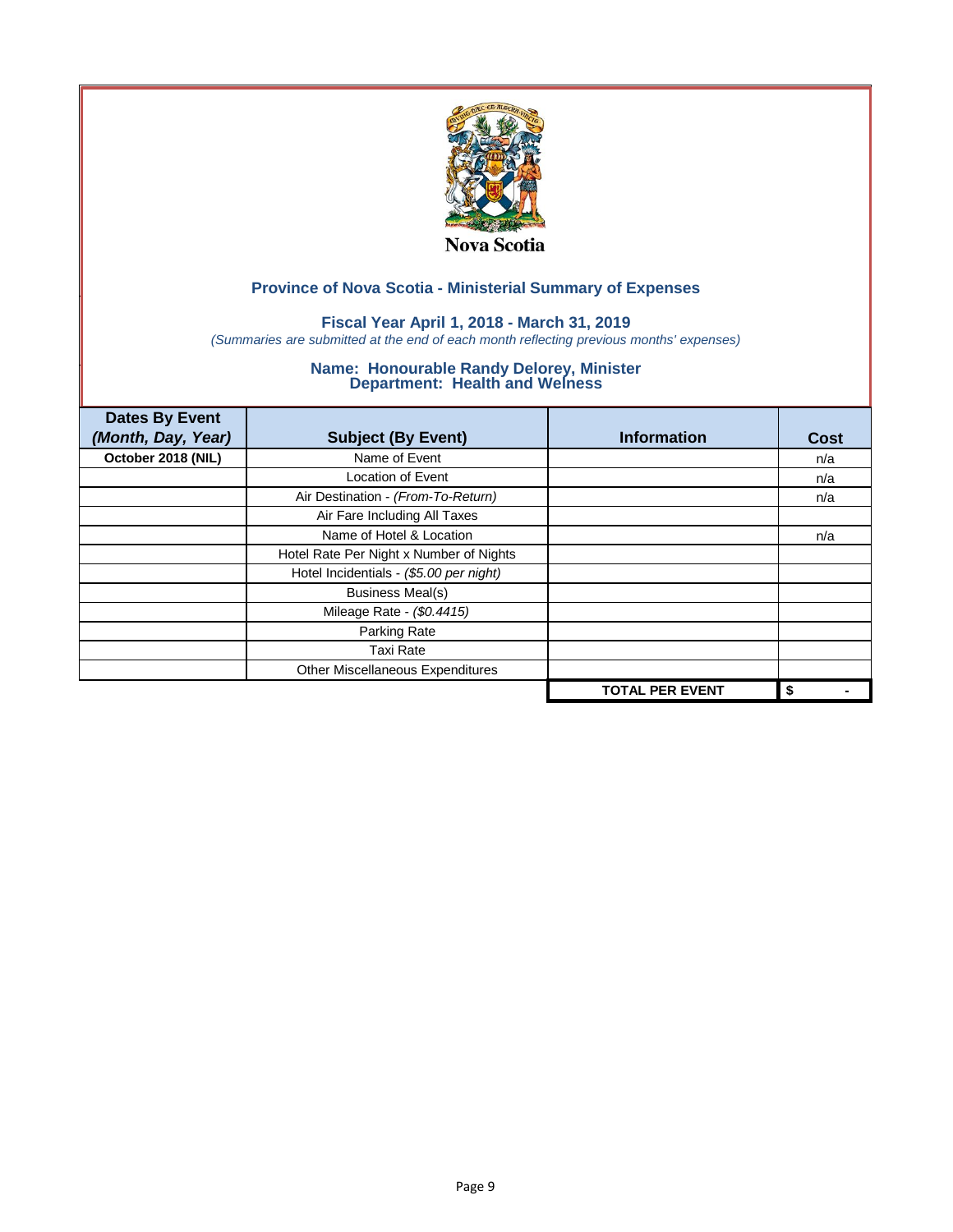

## **Fiscal Year April 1, 2018 - March 31, 2019**

*(Summaries are submitted at the end of each month reflecting previous months' expenses)*

| <b>Dates By Event</b><br>(Month, Day, Year) | <b>Subject (By Event)</b>               | <b>Information</b>     | <b>Cost</b> |
|---------------------------------------------|-----------------------------------------|------------------------|-------------|
| November 2018 (NIL)                         | Name of Event                           |                        | n/a         |
|                                             | <b>Location of Event</b>                |                        | n/a         |
|                                             | Air Destination - (From-To-Return)      |                        | n/a         |
|                                             | Air Fare Including All Taxes            |                        |             |
|                                             | Name of Hotel & Location                |                        | n/a         |
|                                             | Hotel Rate Per Night x Number of Nights |                        |             |
|                                             | Hotel Incidentials - (\$5.00 per night) |                        |             |
|                                             | <b>Business Meal(s)</b>                 |                        |             |
|                                             | Mileage Rate - (\$0.4415)               |                        |             |
|                                             | Parking Rate                            |                        |             |
|                                             | <b>Taxi Rate</b>                        |                        |             |
|                                             | Other Miscellaneous Expenditures        |                        |             |
|                                             |                                         | <b>TOTAL PER EVENT</b> | \$          |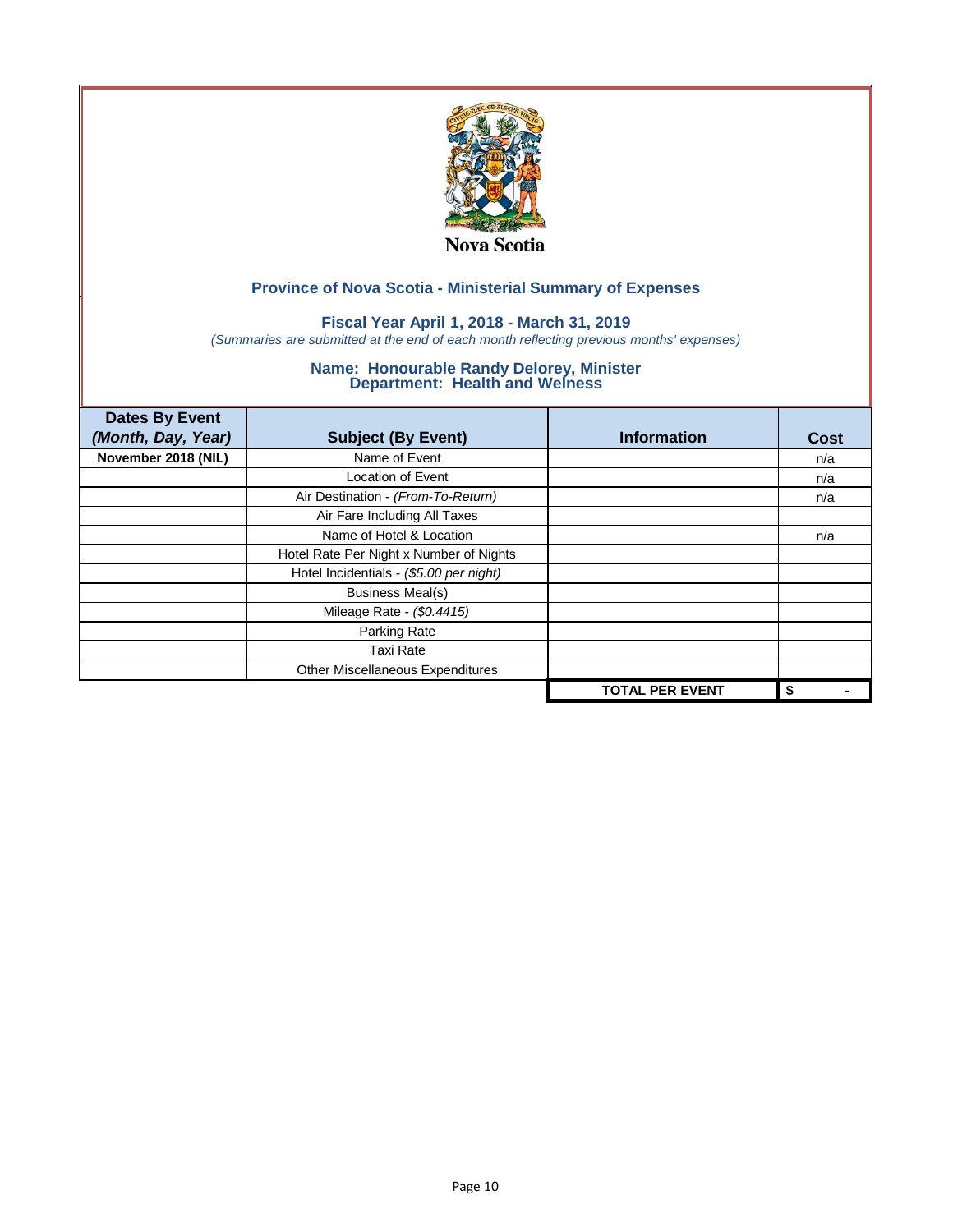

## **Fiscal Year April 1, 2018 - March 31, 2019**

*(Summaries are submitted at the end of each month reflecting previous months' expenses)*

| <b>Dates By Event</b> |                                         |                                                  |              |
|-----------------------|-----------------------------------------|--------------------------------------------------|--------------|
| (Month, Day, Year)    | <b>Subject (By Event)</b>               | <b>Information</b>                               | Cost         |
| December 4-6, 2018    | Name of Event                           | Health meetings in Ottawa                        | n/a          |
|                       | <b>Location of Event</b>                | Ottawa, ON                                       | n/a          |
|                       | Air Destination - (From-To-Return)      | Halifax-Ottawa-Halifax                           | n/a          |
|                       | Air Fare Including All Taxes            |                                                  | \$<br>252.25 |
|                       | Name of Hotel & Location                |                                                  | n/a          |
|                       | Hotel Rate Per Night x Number of Nights |                                                  |              |
|                       | Hotel Incidentials - (\$5.00 per night) |                                                  |              |
|                       | <b>Business Meal(s)</b>                 | Per diems (2 breakfast, 3 lunches, 3<br>dinners) | \$<br>121.00 |
|                       | Mileage Rate - (\$0.4415)               | 70 kms                                           | \$<br>30.91  |
|                       | Parking Rate                            | <b>Halifax Airport</b>                           | \$<br>57.00  |
|                       | Parking Rate                            | Rideau Centre Ottawa                             | \$<br>59.25  |
|                       | <b>Taxi Rate</b>                        |                                                  |              |
|                       | <b>Other Miscellaneous Expenditures</b> | Rental car                                       | \$<br>170.83 |
|                       | <b>Other Miscellaneous Expenditures</b> | Gas for car rental                               | \$<br>19.00  |
|                       |                                         |                                                  |              |
|                       |                                         | <b>TOTAL PER EVENT</b>                           | \$<br>710.24 |
| <b>Dates By Event</b> |                                         |                                                  |              |
| (Month, Day, Year)    | <b>Subject (By Event)</b>               | <b>Information</b>                               | <b>Cost</b>  |
| December 10-11, 2018  | Name of Event                           | Health meetings in Cape Breton                   | n/a          |
|                       | <b>Location of Event</b>                | Sydney                                           | n/a          |
|                       | Air Destination - (From-To-Return)      |                                                  | n/a          |
|                       | Air Fare Including All Taxes            |                                                  |              |
|                       | Name of Hotel & Location                | Cambridge Suites, Sydney                         | n/a          |
|                       | Hotel Rate Per Night x Number of Nights | \$134.90 x 1 night                               | \$<br>134.90 |
|                       | Hotel Incidentials - (\$5.00 per night) |                                                  |              |
|                       | <b>Business Meal(s)</b>                 | Per diems (1 lunch, 2 dinners)                   | \$<br>55.00  |
|                       | Mileage Rate - (\$0.4415)               |                                                  |              |
|                       | Parking Rate                            |                                                  |              |
|                       | <b>Taxi Rate</b>                        |                                                  |              |
|                       | Other Miscellaneous Expenditures        |                                                  |              |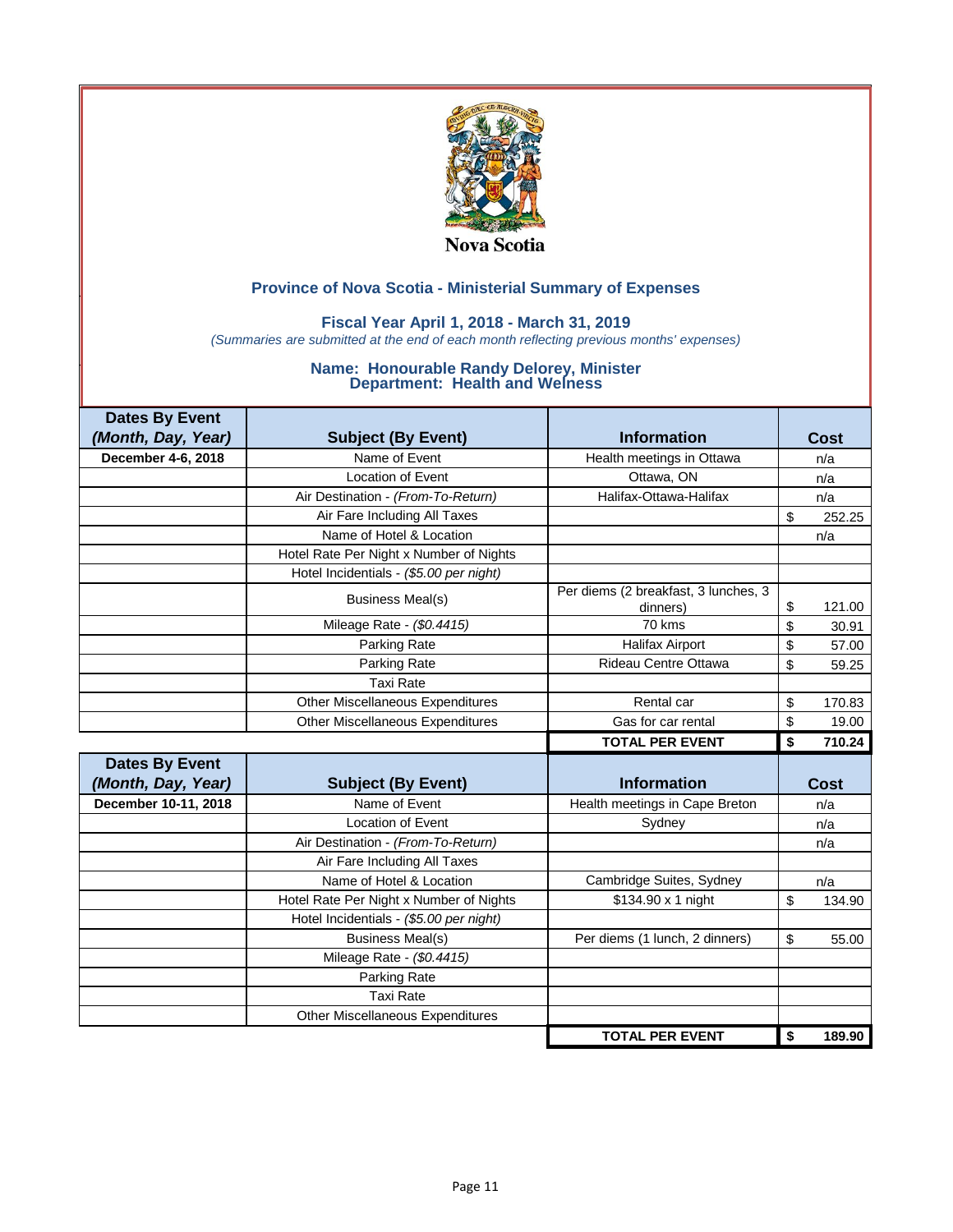

## **Fiscal Year April 1, 2018 - March 31, 2019**

*(Summaries are submitted at the end of each month reflecting previous months' expenses)*

| <b>Dates By Event</b><br>(Month, Day, Year) | <b>Subject (By Event)</b>               | <b>Information</b>                       | Cost        |
|---------------------------------------------|-----------------------------------------|------------------------------------------|-------------|
| January 29-30, 2019                         | Name of Event                           | Long-term care & cancer care<br>meetings | n/a         |
|                                             | Location of Event                       | Berwick / Yarmouth                       | n/a         |
|                                             | Air Destination - (From-To-Return)      |                                          | n/a         |
|                                             | Air Fare Including All Taxes            |                                          |             |
|                                             | Name of Hotel & Location                | Rodd Grand Hotel, Yarmouth               | n/a         |
|                                             | Hotel Rate Per Night x Number of Nights | $$120.59 \times 1$ night                 | 120.59<br>S |
|                                             | Hotel Incidentials - (\$5.00 per night) | 1 night                                  | \$<br>5.00  |
|                                             | <b>Business Meal(s)</b>                 | Per diems (2 dinners)                    | 40.00<br>S  |
|                                             | Mileage Rate - (\$0.4415)               | 926 kms                                  | 408.83<br>S |
|                                             | Parking Rate                            |                                          |             |
|                                             | <b>Taxi Rate</b>                        |                                          |             |
|                                             | Other Miscellaneous Expenditures        | Meeting room rental                      | 25.00<br>S  |
|                                             |                                         | <b>TOTAL PER EVENT</b>                   | 599.42      |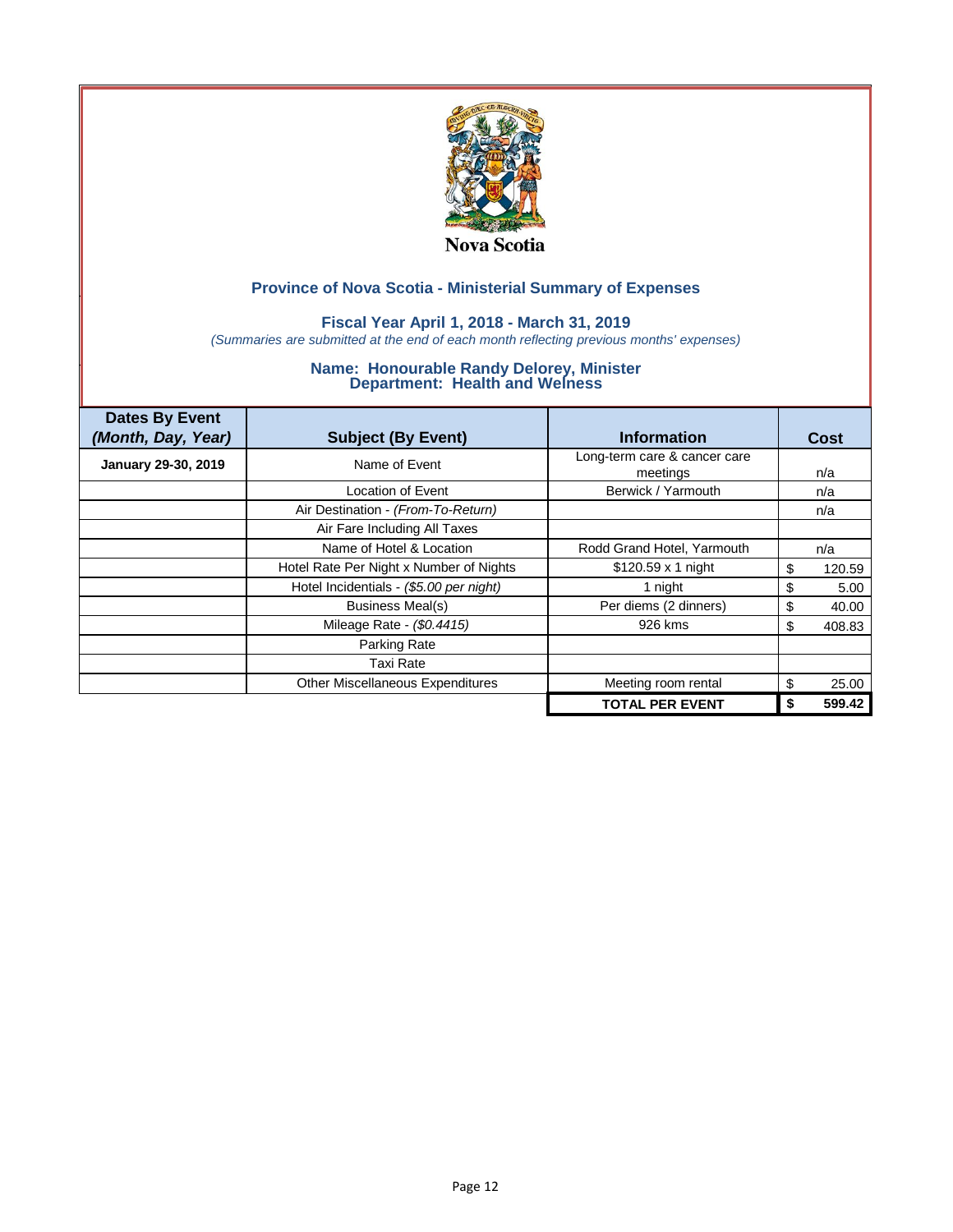

## **Fiscal Year April 1, 2018 - March 31, 2019**

*(Summaries are submitted at the end of each month reflecting previous months' expenses)*

| <b>Dates By Event</b><br>(Month, Day, Year) | <b>Subject (By Event)</b>               | <b>Information</b>     | <b>Cost</b> |
|---------------------------------------------|-----------------------------------------|------------------------|-------------|
| February 2019 (NIL)                         | Name of Event                           |                        | n/a         |
|                                             | Location of Event                       |                        | n/a         |
|                                             | Air Destination - (From-To-Return)      |                        | n/a         |
|                                             | Air Fare Including All Taxes            |                        |             |
|                                             | Name of Hotel & Location                |                        | n/a         |
|                                             | Hotel Rate Per Night x Number of Nights |                        |             |
|                                             | Hotel Incidentials - (\$5.00 per night) |                        |             |
|                                             | <b>Business Meal(s)</b>                 |                        |             |
|                                             | Mileage Rate - (\$0.4415)               |                        |             |
|                                             | Parking Rate                            |                        |             |
|                                             | <b>Taxi Rate</b>                        |                        |             |
|                                             | Other Miscellaneous Expenditures        |                        |             |
|                                             |                                         | <b>TOTAL PER EVENT</b> | \$          |